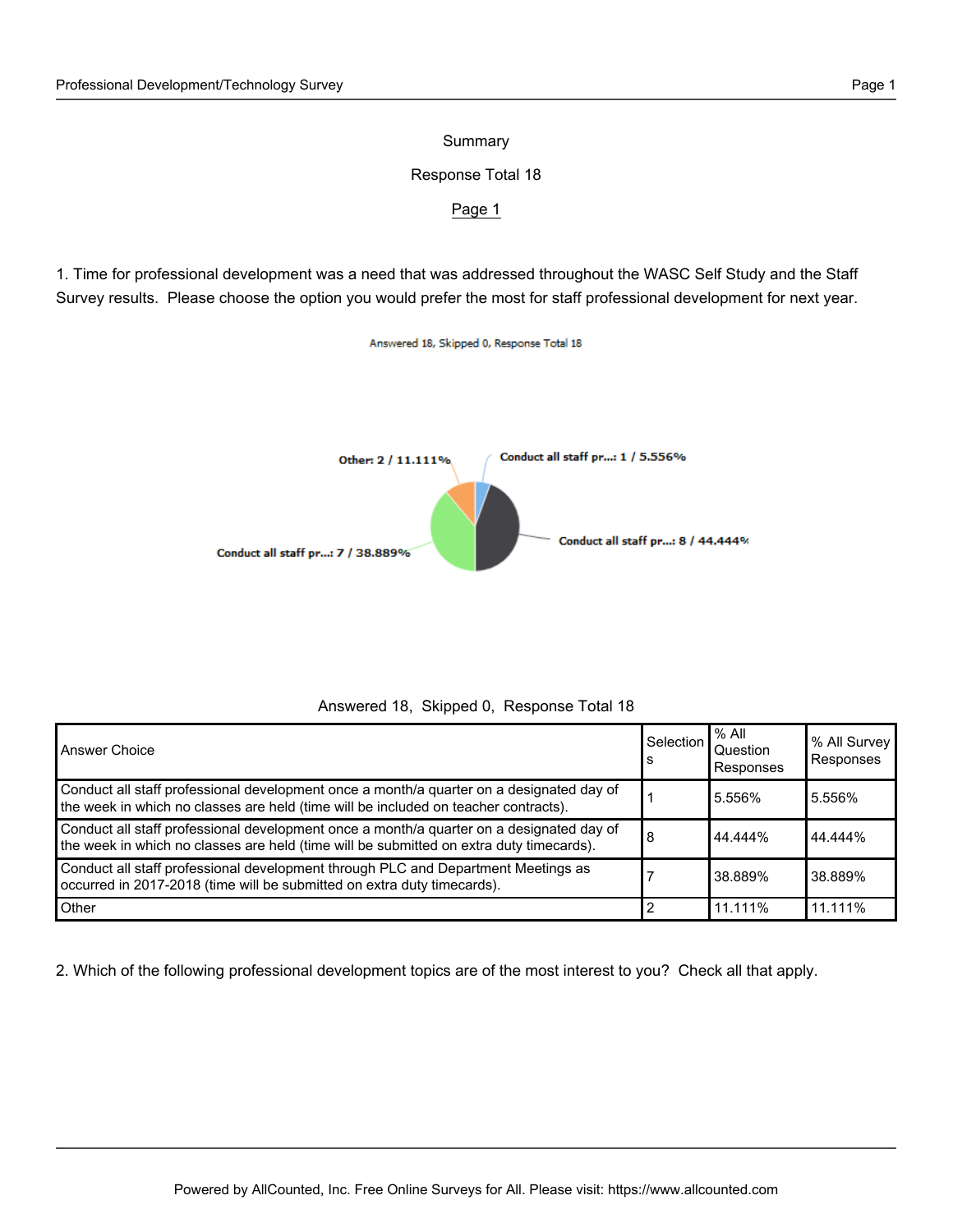

Answered 17, Skipped 1, Response Total 18

| Answered 17, Skipped 1, Response Total 18 |  |  |  |  |
|-------------------------------------------|--|--|--|--|
|-------------------------------------------|--|--|--|--|

| Answer Choice                                         | Selections | % All Question Responses | % All Survey Responses |
|-------------------------------------------------------|------------|--------------------------|------------------------|
| Technology related trainings (classroom applications) | 11         | 64.706%                  | 61.111%                |
| Serving students with special needs                   |            | 41.176%                  | 38.889%                |
| CASAS competencies and assessments                    | 6          | 35.294%                  | 33.333%                |
| <b>CCRS/ELPS</b>                                      |            | 5.882%                   | 5.556%                 |
| Instructional strategies                              | 6          | 35.294%                  | 33.333%                |
| Formative and summative assessments                   | 5          | 29.412%                  | 27.778%                |
| Adult literacy                                        |            | 5.882%                   | 5.556%                 |
| CalPro Trainings                                      | 3          | 17.647%                  | 16.667%                |
| <b>OTAN</b> webinars                                  | 4          | 23.529%                  | 22.222%                |
| Other                                                 | 5          | 29.412%                  | 27.778%                |

3. What are your top hardware/software needs for next year and beyond? (Choose up to three)